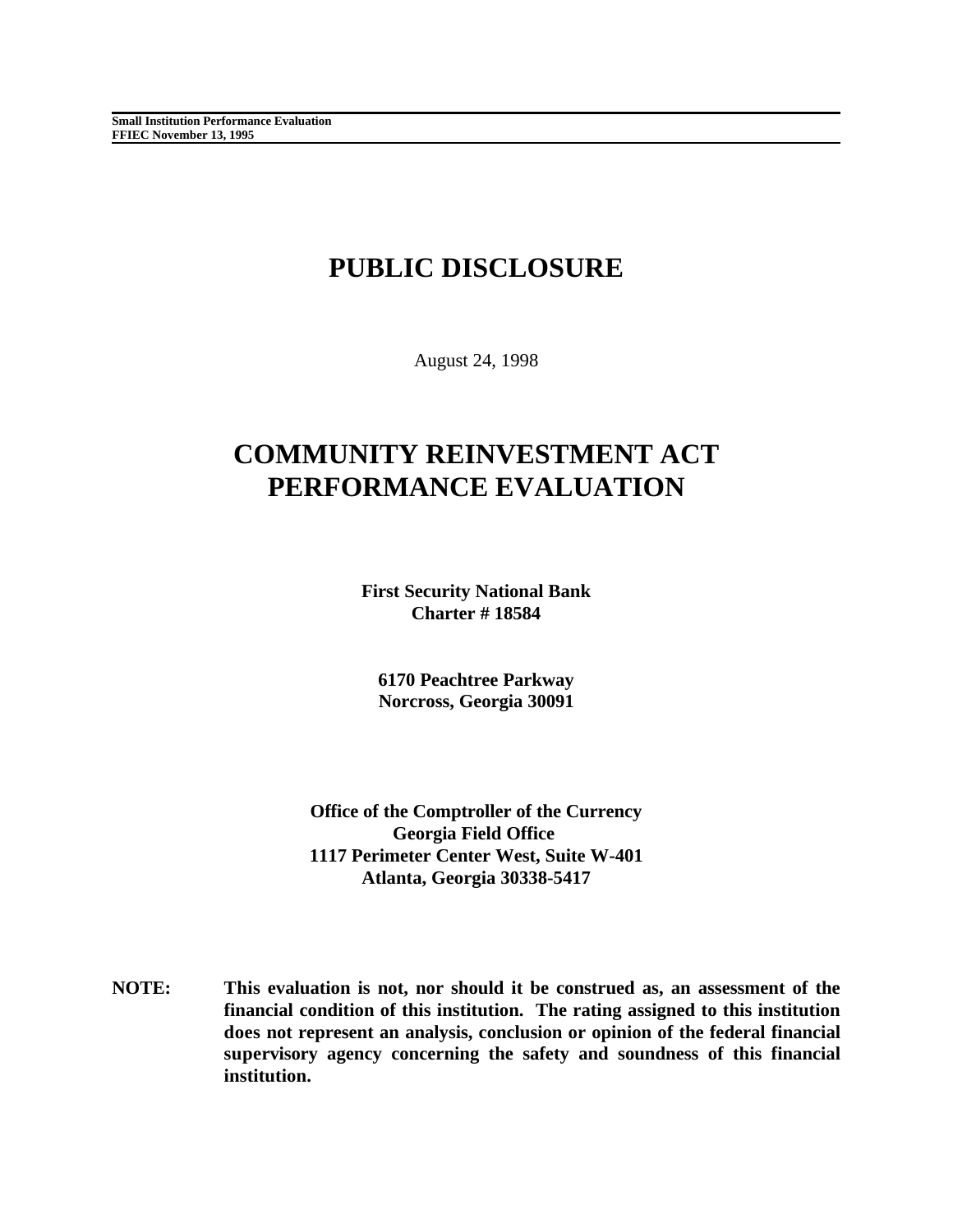### TABLE OF CONTENTS

# CONCLUSIONS WITH RESPECT TO PERFORMANCE CRITERIA

| Lending to Borrowers of Different Incomes and to Businesses of Different Sizes  8 |  |
|-----------------------------------------------------------------------------------|--|
|                                                                                   |  |
|                                                                                   |  |
|                                                                                   |  |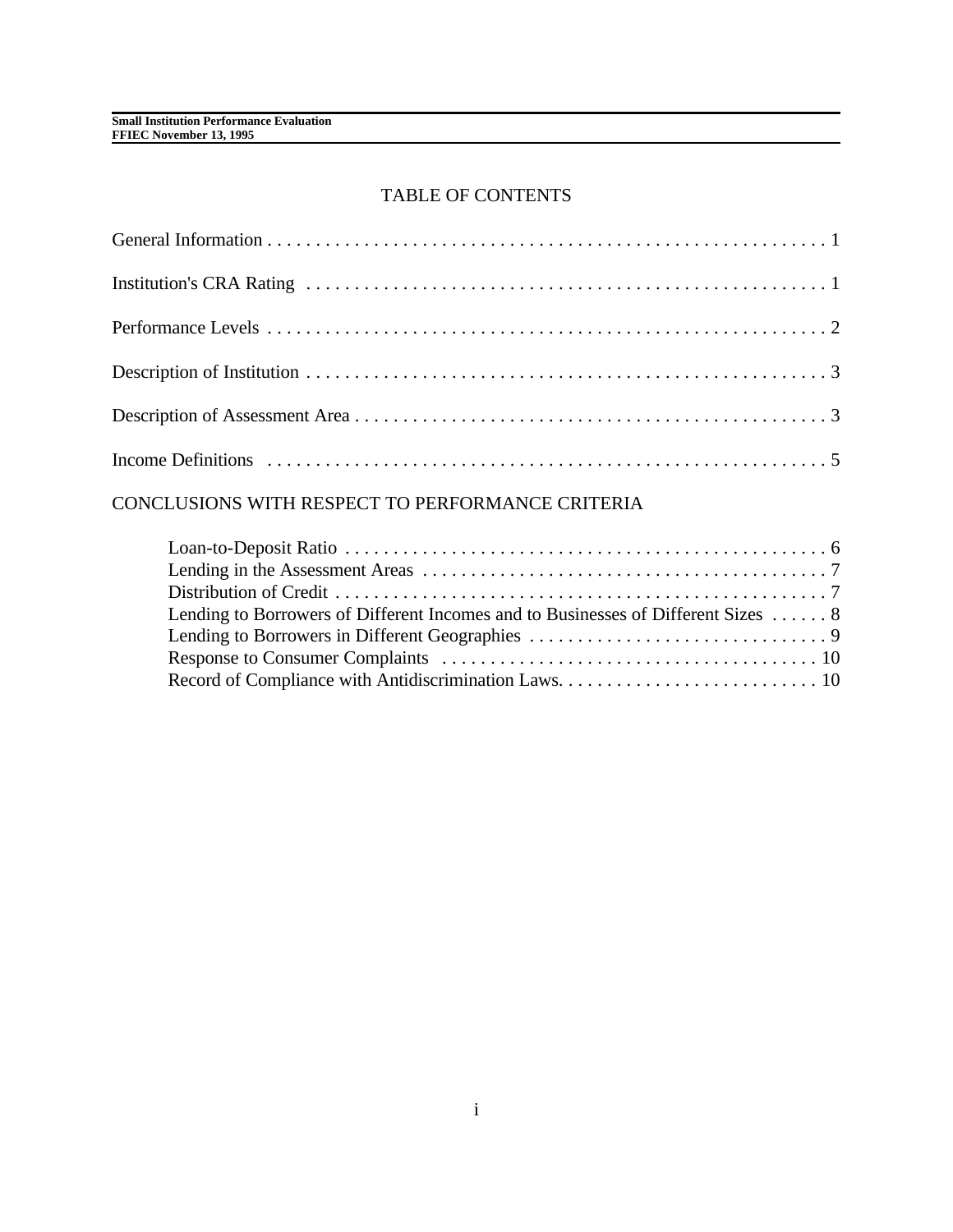# **GENERAL INFORMATION**

*The Community Reinvestment Act (CRA) requires each federal financial supervisory agency to use its authority when examining financial institutions subject to its supervision, to assess the institution's record of meeting the credit needs of its entire community, including low- and moderateincome neighborhoods, consistent with safe and sound operation of the institution. Upon conclusion of such examination, the agency must prepare a written evaluation of the institution's record of meeting the credit needs of its community.* 

*This document is an evaluation of the CRA performance of First Security National Bank prepared by the Office of the Comptroller of the Currency, the institution's supervisory agency, as of August 24, 1998. The agency rates the CRA performance of an institution consistent with the provisions set forth in Appendix A to 12 CFR Part 25.* 

# **INSTITUTION'S CRA RATING**

This institution is rated **SATISFACTORY**. The First Security National Bank CRA rating is based on the institution's satisfactory loan-to-deposit ratio, adequate proportion of lending in its assessment area, and distribution of lending to borrowers of different income levels and businesses of different sizes.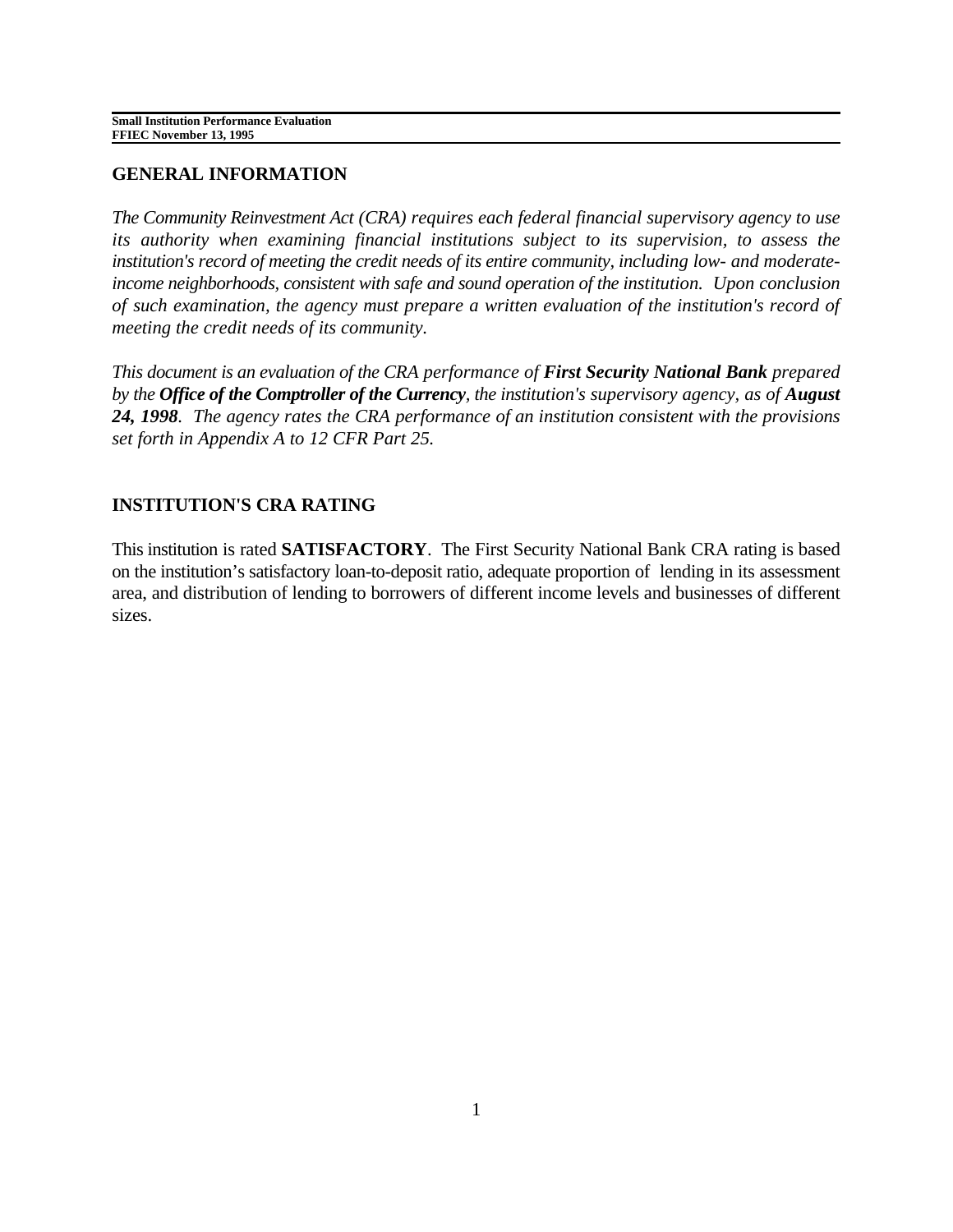| <b>Small Institution Performance Evaluation</b> |  |
|-------------------------------------------------|--|
| <b>FFIEC November 13, 1995</b>                  |  |

*The following table indicates the performance level of First Security National Bank with respect to each of the five performance criteria.*

| <b>SMALL</b><br><b>INSTITUTION</b><br><b>ASSESSMENT</b><br><b>CRITERIA</b>                 | <b>First Security National Bank</b><br>PERFORMANCE LEVELS                                                                                                                 |                                                                            |                                                                                    |
|--------------------------------------------------------------------------------------------|---------------------------------------------------------------------------------------------------------------------------------------------------------------------------|----------------------------------------------------------------------------|------------------------------------------------------------------------------------|
|                                                                                            | <b>Exceeds</b><br><b>Standards for</b><br>Satisfactory<br><b>Performance</b>                                                                                              | <b>Meets</b><br><b>Standards for</b><br>Satisfactory<br><b>Performance</b> | Does not meet<br><b>Standards for</b><br><b>Satisfactory</b><br><b>Performance</b> |
| Loan to Deposit<br>Ratio                                                                   |                                                                                                                                                                           | $\mathbf{X}$                                                               |                                                                                    |
| Lending in<br>Assessment Area                                                              |                                                                                                                                                                           | X                                                                          |                                                                                    |
| Lending to<br>Borrowers of<br>Different Incomes<br>and to Businesses<br>of Different Sizes |                                                                                                                                                                           | $\mathbf{X}$                                                               |                                                                                    |
| Geographic<br>Distribution of<br>Loans                                                     | There are no low-to moderate-income census tracts in either<br>assessment area, therefore an analysis of the geographic<br>distribution of loans would not be meaningful. |                                                                            |                                                                                    |
| Response to<br>Complaints                                                                  | No complaints have been received by First Security National<br>Bank since its last CRA examination in August 1995.                                                        |                                                                            |                                                                                    |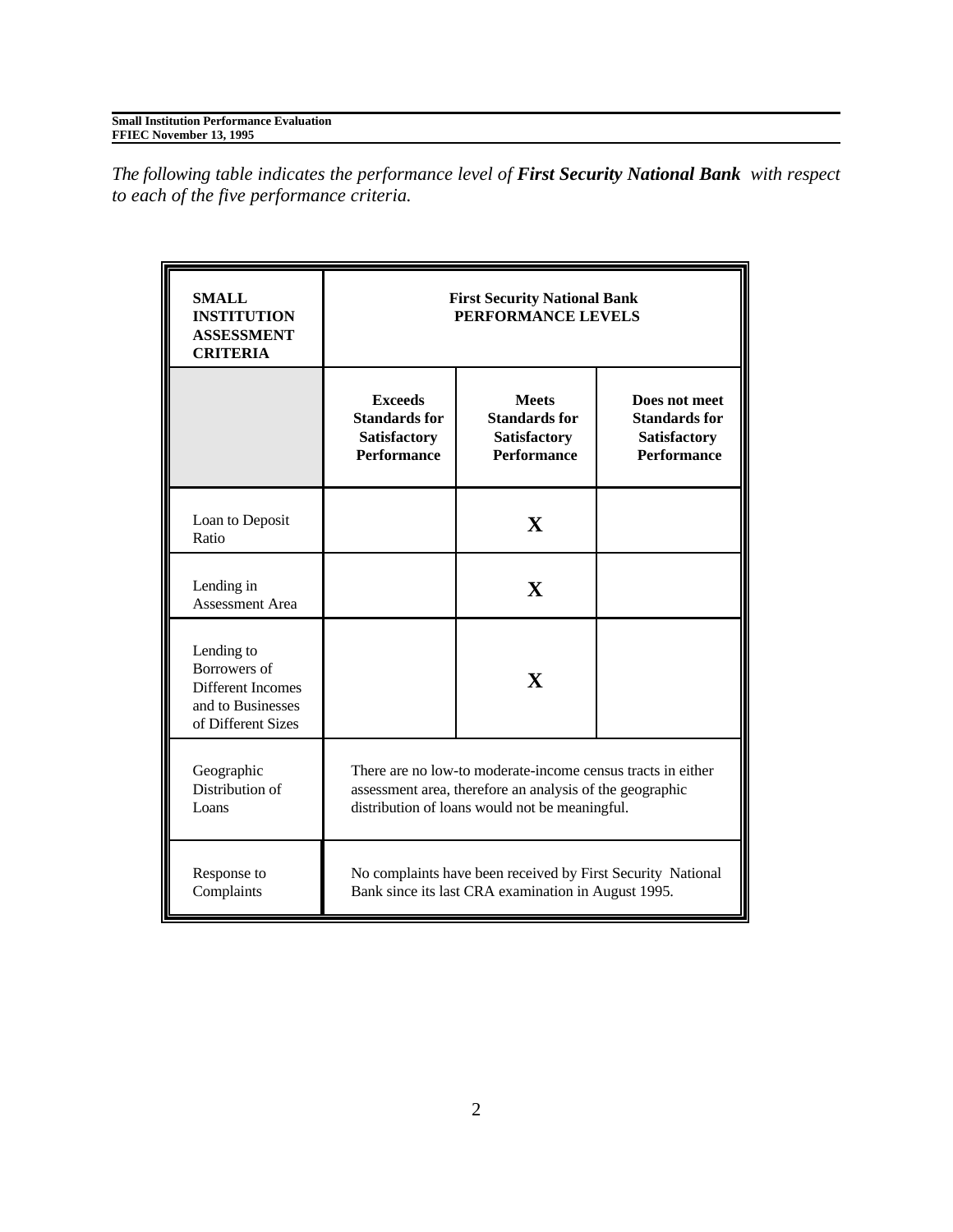## **DESCRIPTION OF INSTITUTION**

First Security National Bank (FSNB) is a community banking institution serving portions of Gwinnett, DeKalb, Forsyth, and Fulton Counties. The bank's financial condition is characterized by total assets of \$77 million, total loans of \$36 million, total deposits of \$69 million and net income of \$678 thousand for year to date June 30, 1998. FSNB operates two offices: the main office located at 6179 Peachtree Parkway, Norcross, Georgia, and a full service branch at 4241 Roswell Road, Atlanta, Georgia. FSNB is owned by First Security Corporation, a one bank holding company.

The bank is headquartered in a high growth and highly competitive market. Competition within the area consists of 26 state and nationally chartered community banks plus branches of multinational and regional banks. The bank offers traditional products and services such as real estate construction lending, commercial and small business loans, consumer loans and various deposit products. The bank also makes SBA guaranteed loans and has an in house mortgage loan broker who originates and packages residential mortgage loans. FSNB's loan portfolio is comprised of 22 percent commercial and commercial real estate, 58 percent construction / land development and 20 percent consumerrelated loans.

FSNB has a history of complying with the Community Reinvestment Act. There are no known legal impediments that would restrain FSNB from meeting the credit needs of its assessment area.

# **DESCRIPTION OF ASSESSMENT AREA**

FSNB is in the Atlanta metropolitan statistical area (MSA). Management has identified two assessment areas that contain a total of 47 census tracts within this MSA. The assessment area for the main office covers parts of western Gwinnett County, part of north Fulton County, one tract in south Forsyth County, and part of northeast DeKalb County. The assessment area for the branch includes a segment of Fulton County and one tract in DeKalb County. According to the U.S. Census Bureau, the combined designated areas contain no low-income tracts, no moderate-income tracts, 18 middle-income tracts, 28 upper-income tracts, and one uninhabited tract. The population of the combined assessment areas in 1990 was in excess of 300,000. According to the Department of Housing and Urban Development, 1998 median family income for the Atlanta MSA is \$54,700.

*ATLANTA MSA -* The Atlanta Metropolitan Statistical Area is a twenty-county area surrounding the city of Atlanta with a total of 504 census tracts. Metro Atlanta is internationally recognized as the transportation, communication, industrial and cultural center of the Southeastern United States. The Atlanta MSA has one of the strongest economies of any major urban area. Due to its location and extensive transportation network, Atlanta has become a major distribution center for the southeast. As distribution and associated industrial activities gradually transfer to other urban centers in the South, Atlanta is evolving into a major provider of technological and financial support services.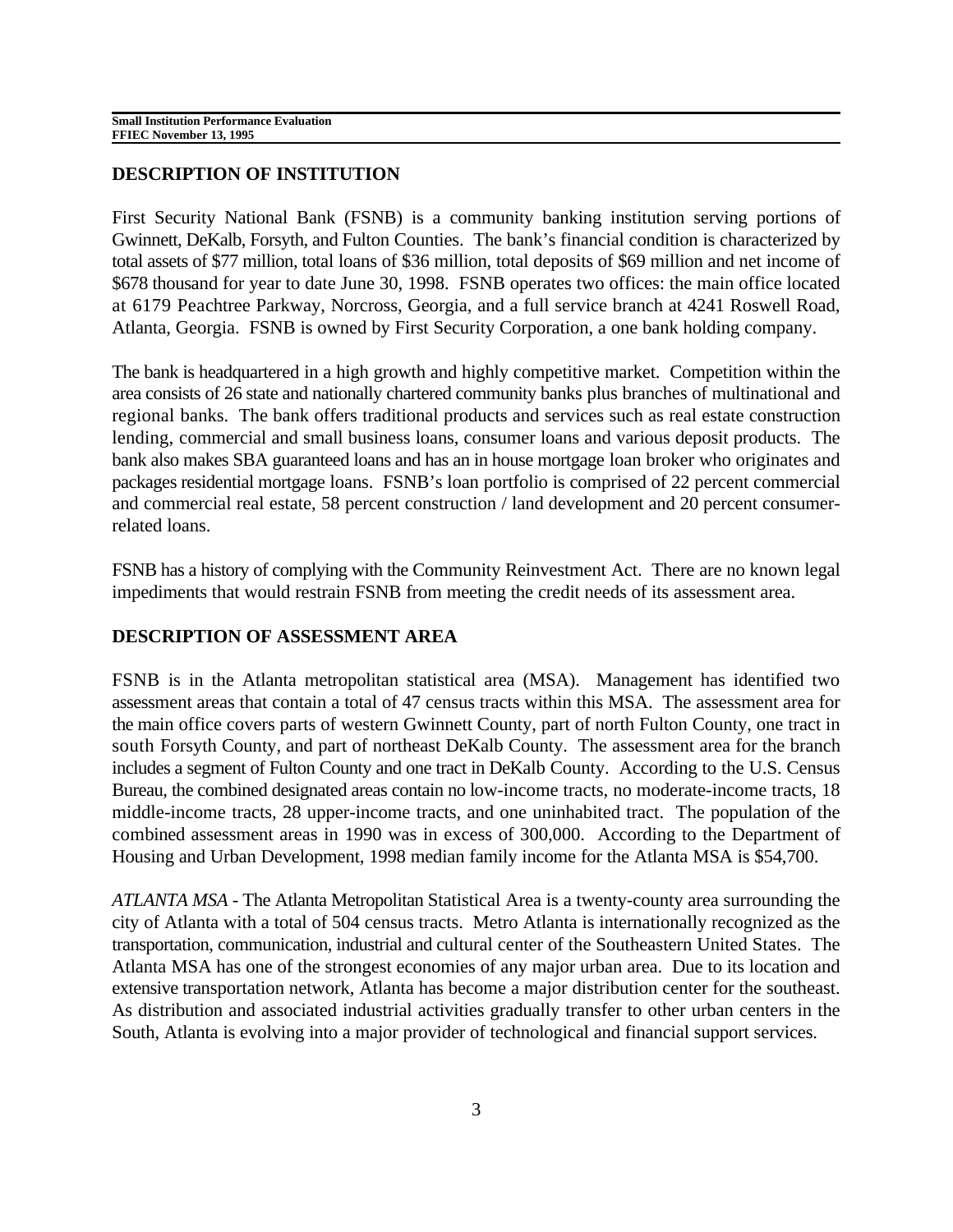| <b>Small Institution Performance Evaluation</b> |
|-------------------------------------------------|
| FFIEC November 13, 1995                         |

The Atlanta MSA has a diverse industrial base including manufacturing, transportation, distribution, retailing, wholesaling, finance, government, research, education, medicine and technical support. Ninety percent (90%) of the Fortune 500 companies maintain regional offices in the Atlanta area. In addition, ninety-eight of the nation's top industrial firms maintain some type of operational facility in metro Atlanta. Foreign trade has played a significant role in the area's growth over the last two decades. More than 200 foreign firms have established their U.S. headquarters in Atlanta. Of these companies, thirty-one are foreign-based banks with offices in Atlanta.

*GWINNETT COUNTY* - Gwinnett County is one of the fastest growing counties in Georgia. Computer and high tech industries are dominant in the local Norcross area. The largest employers in the county include the school system, Scientific Atlanta, Lucent Technologies, and county government. Unemployment for the county is lower than both the City of Atlanta and the State of Georgia. Much of Gwinnett County's growth has occurred in the northern part of the county, although growth has been experienced county wide. High growth is expected to continue, and increase in particular in the northern portions of the county, particularly in light of the projected growth to accompany the new Mall of Georgia. Population for Gwinnett County based on the 1990 Census was 457,204. Projections for growth indicate a population of 1,000,000 by the year 2010. Of the 45 census tracts in Gwinnett County, FSNB operates in 19 of these tracts.

*FULTON COUNTY* - Fulton County is also experiencing growth in the northern portion of the county. The city of Atlanta is located in the center of the County. There are several redevelopment projects in the works. The county contains 150 census tracts with FSNB operating in 20 of these tracts. Fulton county is the largest county in both size and population in the metropolitan Atlanta area. The county's population, as of the 1990 census data was 665,765. As mentioned above, most of the recent growth has occurred in the northern portion of the county in the cities of Alpharetta and Roswell.

*DEKALB COUNTY -* DeKalb County is located in the Atlanta MSA. The county contains 92 census tracts with FSNB operating in seven of these tracts. DeKalb is the second largest county in terms of population and size in the metro area. The population of DeKalb as of the 1990 census was 483,000. Growth has occurred in the northeast and southeast portions of the county.

*FORSYTH COUNTY* - Forsyth County is located north of Gwinnett and Fulton Counties. FSNB operates in only one census tract at this time, however it appears that future growth is moving toward this area.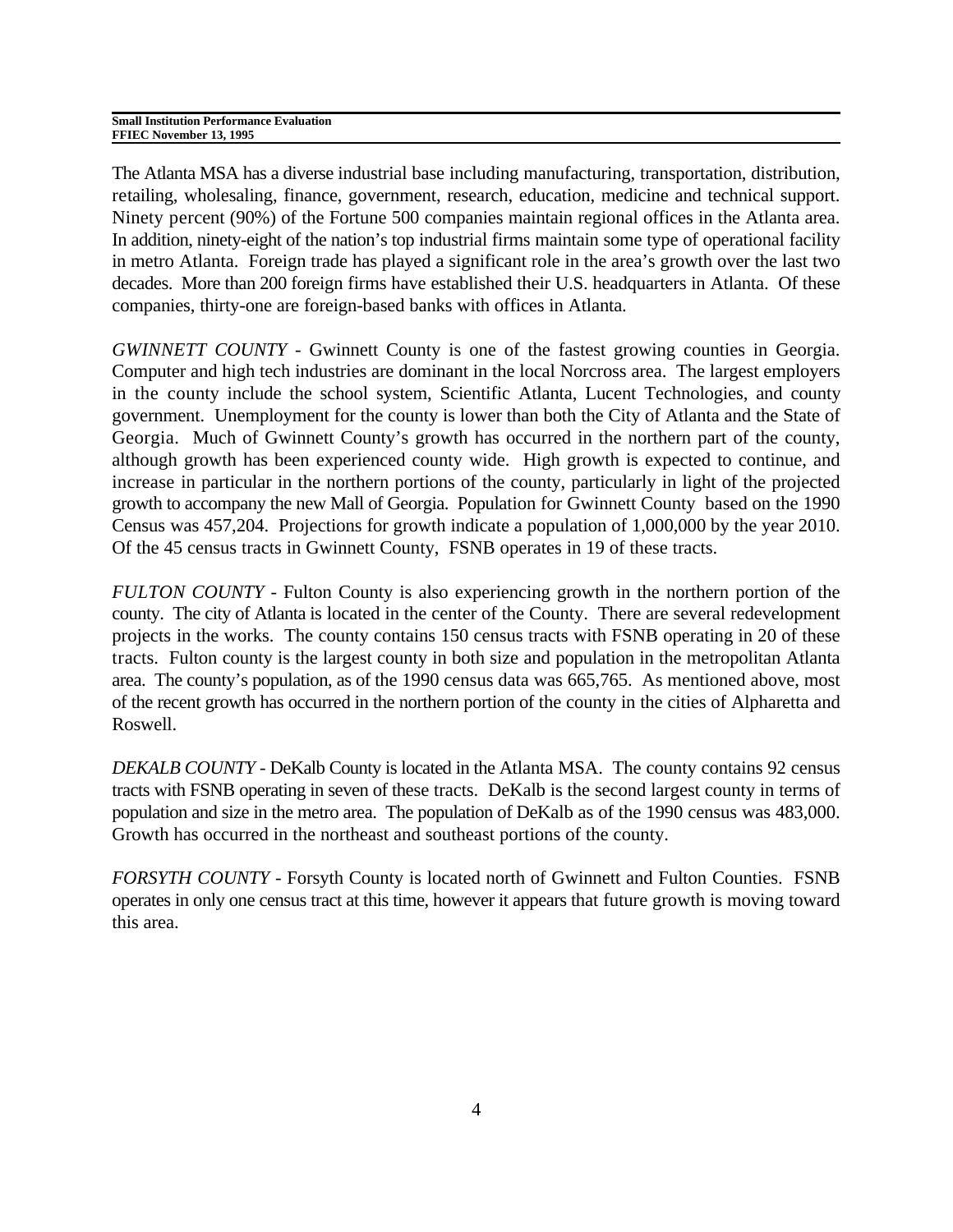# **INCOME DEFINITIONS**

Throughout this evaluation, we use the following definitions for the various income levels. These levels are defined in the Home Mortgage Disclosure Act.

| Low-Income -             | An individual income, or median family income for geographies, that is less<br>than 50% of the area median income.                   |
|--------------------------|--------------------------------------------------------------------------------------------------------------------------------------|
| <i>Moderate-Income -</i> | An individual income, or median family income for geographies, that is at least<br>50% but less than 80% of the area median income.  |
| <i>Middle-Income -</i>   | An individual income, or median family income for geographies, that is at least<br>80% but less than 120% of the area median income. |
| Upper-Income -           | An individual income, or median family income for geographies, that is 120%<br>or more of the area median income.                    |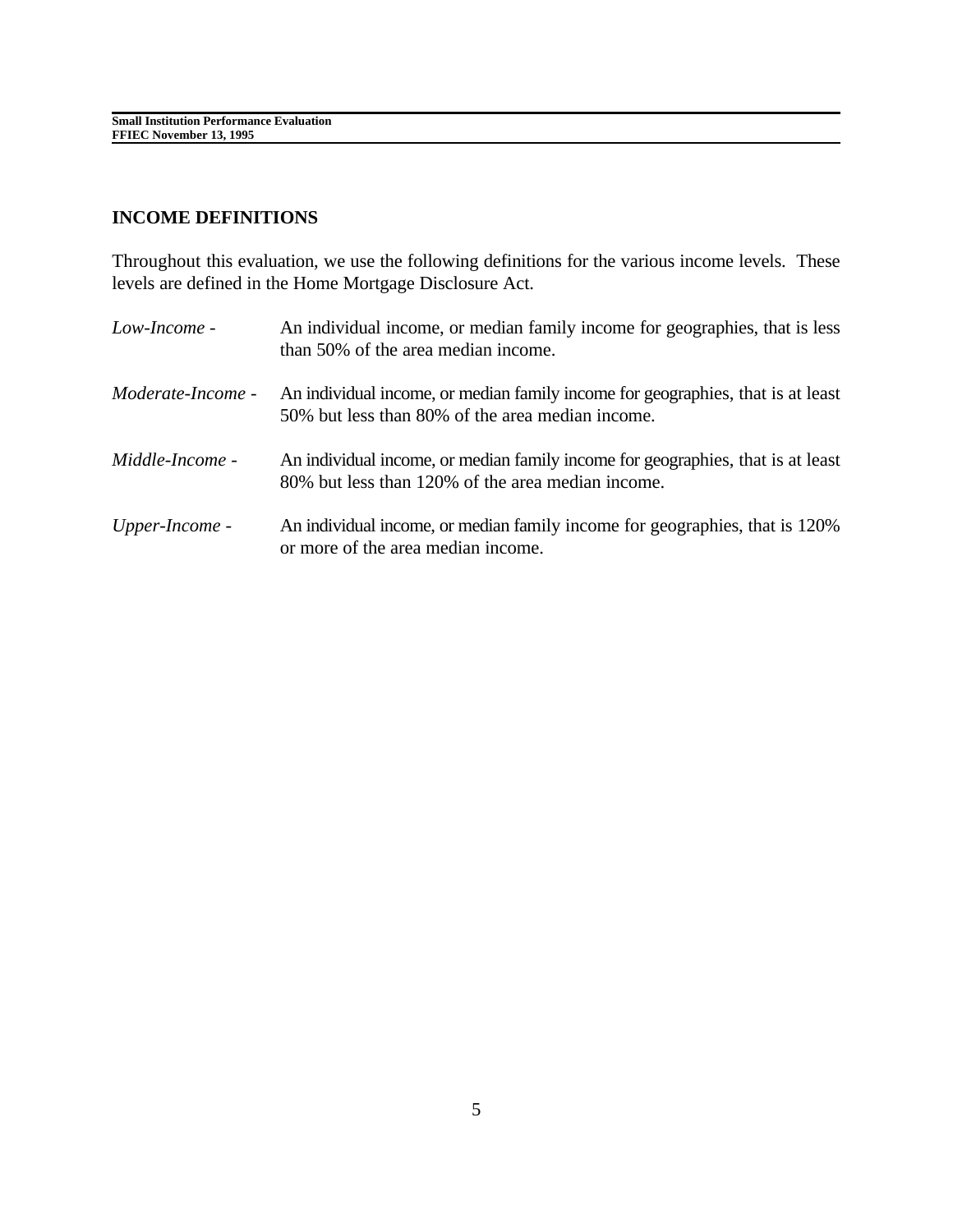## **CONCLUSIONS WITH RESPECT TO PERFORMANCE CRITERIA**

#### **Loan-to-Deposit Ratio**

Since the last CRA examination in August 1995, FSNB's quarterly average loan-to-deposit (LTD) ratio was fifty-six percent (56%) compared to the average LTD ratio of seventy-one percent (71%) for all community banks in the four county area in which the bank principally operates. There are 26 community banks and several offices of multinational and regional banks located in Gwinnett, Fulton, Forsyth and DeKalb Counties. As *Graph 1* below shows, the bank's LTD ratio has remained stable over the past two years. While FSNB's LTD ratio is consistently below the group average, the in-house mortgage brokerage service and the volume of loans generated from this activity (which is not included in the reported LTD) indicates additional effort on the bank's part to meet the needs of the assessment area which is not identified in the bank's loan portfolio. As of August 1998, 72 mortgage loans totaling \$13 million were originated. In 1997, management extended 43 mortgage loans representing \$6.7 million.

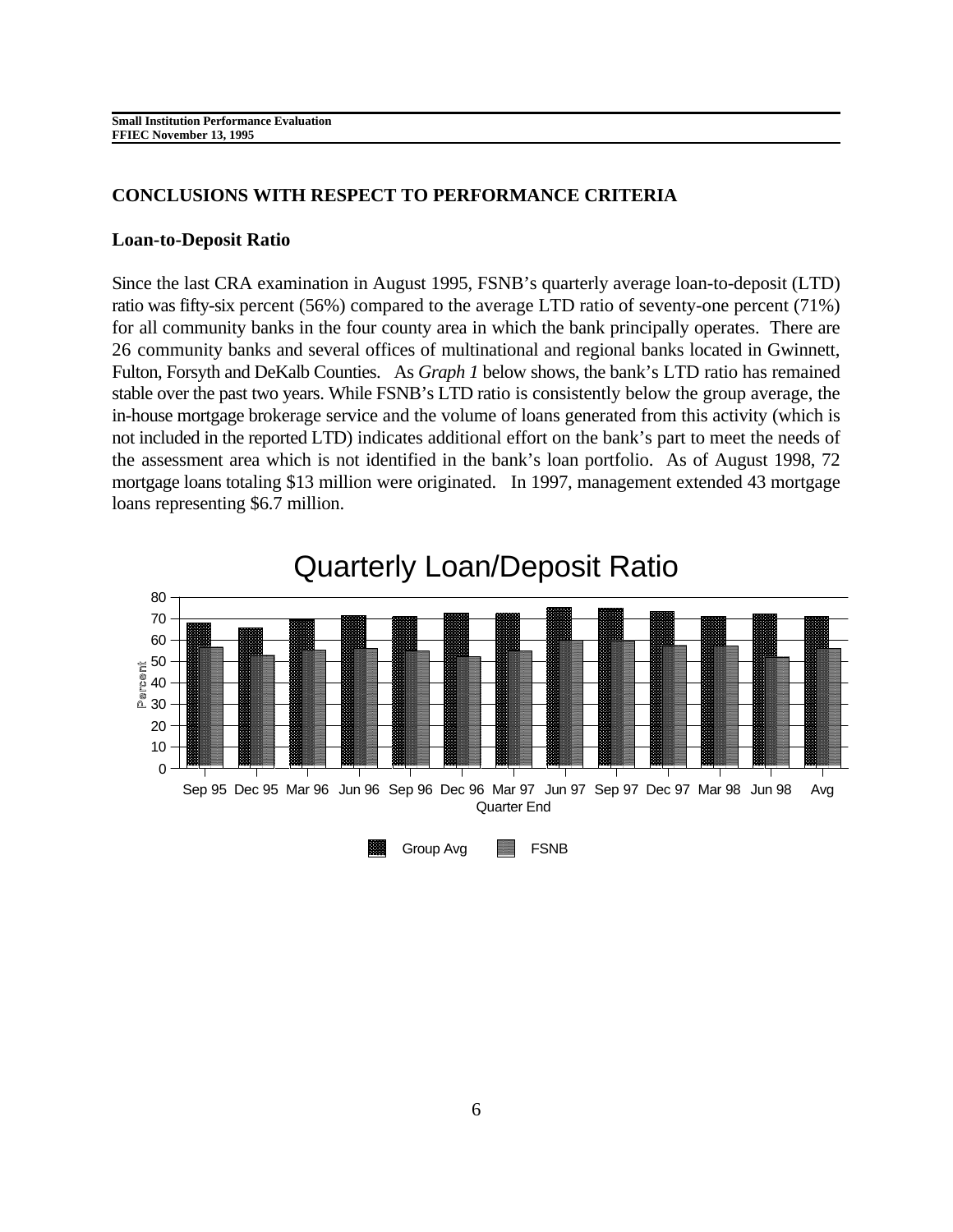#### **Lending in Assessment Area**

Overall lending levels reflect an adequate responsiveness to community credit needs. Based on information provided by management, about 59% of all loans are to borrowers within its two assessment areas. This is illustrated in *Graph 2*. For the main office, 60% of loans are to borrowers within that assessment area. For the branch, 57% of loans are to borrowers residing in the assessment area. While the percent of loans by dollar volume within the bank's assessment area is smaller than by number, this figure is skewed somewhat by larger dollar loans to



residential construction builders operating outside of the assessment areas.

FSNB's loan portfolio is centered in commercial, commercial real estate and construction-related loans. This is based on June 30, 1998 Call Report information, summarized below in *Table 1*. The bank's primary product offering relates to real estate construction lending.

| Types of Loans Outstanding as of June 30, 1998 |                  |         |  |
|------------------------------------------------|------------------|---------|--|
| Loan Type                                      | Amount $(000's)$ | Percent |  |
| Commercial Real Estate                         | \$2,293          | 6.33%   |  |
| Construction/Land Development                  | \$20,926         | 57.78%  |  |
| Commercial and Industrial                      | \$5,619          | 15.52%  |  |
| Residential Real Estate                        | \$4,052          | 11.19%  |  |
| Consumer                                       | \$2,408          | 6.65%   |  |
| <b>Other</b>                                   | \$916            | 2.53%   |  |
| <b>TOTAL LOANS</b>                             | \$36,214         | 100.00% |  |

*Table 1*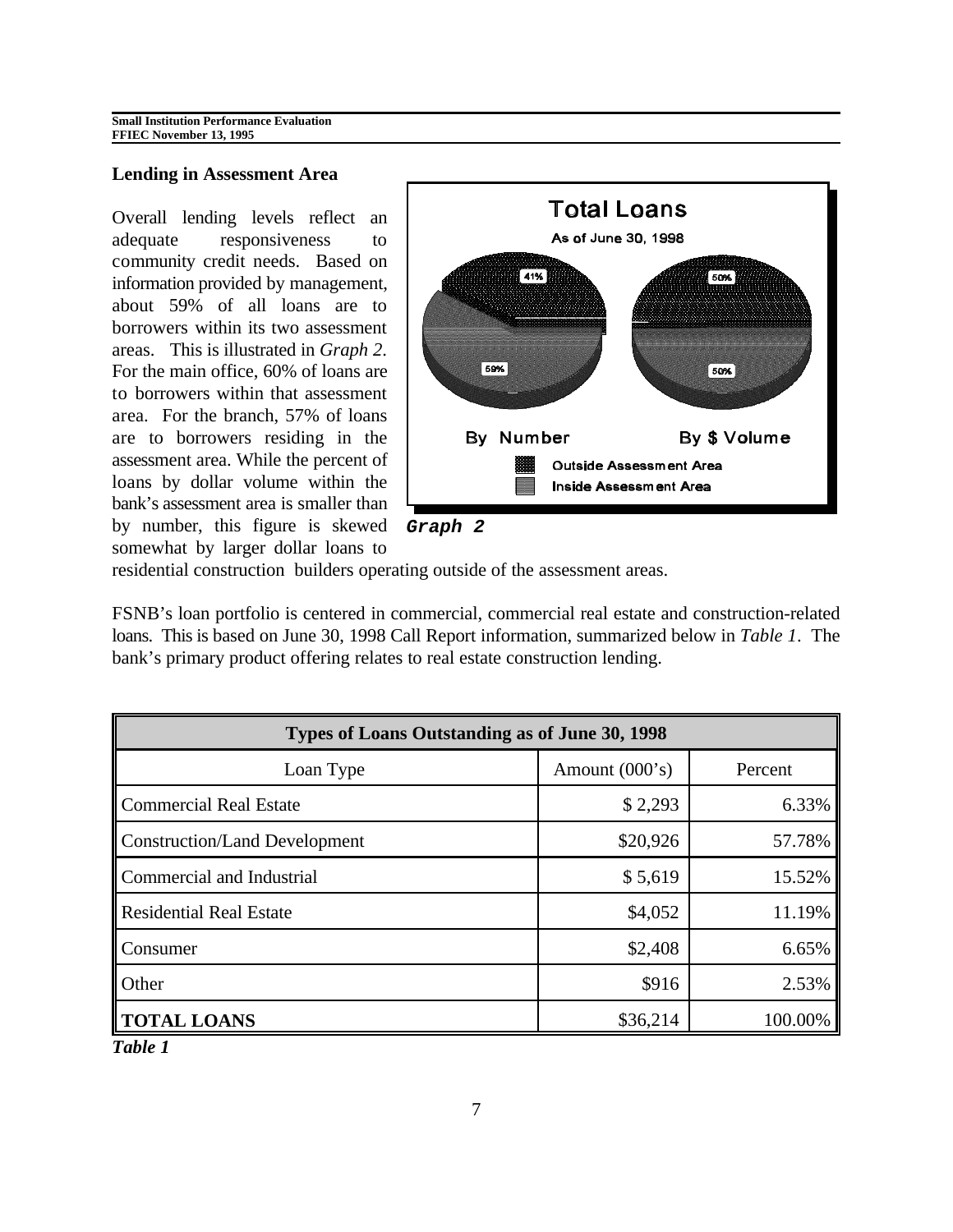## **Lending to Borrowers of Different Incomes and to Businesses of Different Sizes**

The bank prepares a monthly report listing of all loans originated. The report is divided between the main office and the branch, and further delineates the purpose of the loan. The report captures the borrower's name, amount of the loan, census tract, and income of the borrower. The information contained on these reports was validated through a sampling test of 22 loan files. The bank does not maintain a cumulative listing which would summarize the lending patterns of the institution based on geographic distribution or income. In light of the absence of such a report, the bank's internal listing was reviewed for the periods covering January 1998 to July 1998 and cumulative totals were determined to assess the extent of the geographic distribution of borrowings. This includes all loans extended in this time period. Our analysis also included FSNB's Home Mortgage Disclosure Act data for 1997.

## *Lending to Borrowers of Different Incomes*

Lending to borrowers of different incomes is satisfactory. As *Table 2 and 2(a)* indicate, FSNB's lending to borrowers of low- and moderate-income (LMI) levels favorably correlates to the percent of families at those levels in the bank's assessment area. Distribution at other income levels is also reasonable.

| Distribution of Loans by Borrower Income Level in Assessment Area |                                         |            |            |
|-------------------------------------------------------------------|-----------------------------------------|------------|------------|
| Income Level                                                      | % Families in<br><b>Assessment Area</b> | # of Loans | % of Loans |
| Low Income                                                        | 10%                                     | 6          | 5%         |
| Moderate Income                                                   | 15%                                     | 19         | 14%        |
| Middle Income                                                     | 23%                                     | 19         | 15%        |
| Upper Income                                                      | 52%                                     | 87         | 66%        |
| Total                                                             | 100%                                    | 131        | 100%       |

## **Table 2 - Main Office**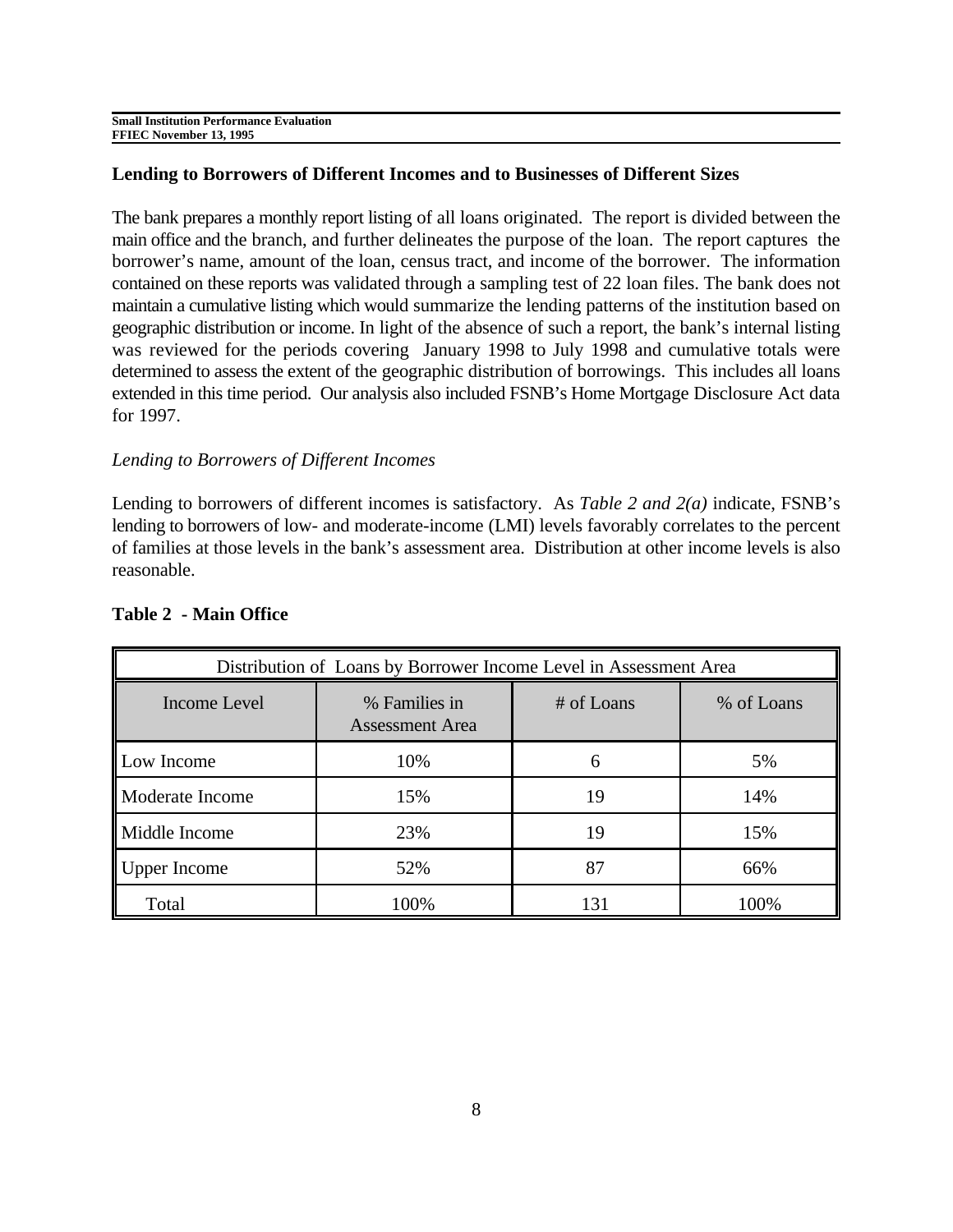| Distribution of Loans by Borrower Income Level in Assessment Area |                                         |            |            |
|-------------------------------------------------------------------|-----------------------------------------|------------|------------|
| Income Level                                                      | % Families in<br><b>Assessment Area</b> | # of Loans | % of Loans |
| Low Income                                                        | 9%                                      |            | 10%        |
| Moderate Income                                                   | 8%                                      | 3          | 8%         |
| Middle Income                                                     | 12%                                     |            | 18%        |
| <b>Upper Income</b>                                               | 71%                                     | 26         | 65%        |
| Total                                                             | 100%                                    | 40         | 100%       |

**Table 2(a) - Chastain Square Office**

#### *Lending to Businesses of Different Sizes*

Lending to businesses of different sizes is satisfactory. The bank extended 96 loans to businesses according to their internal listing for the first seven months of 1998. For CRA purposes, small businesses are defined as those with gross annual revenues less than \$1 million. As shown in *Graph 3*, our review of the internal listing for the first seven months of 1998 indicated that 85% of FSNB's commercial loans are to small businesses.

# **Distribution of Business Credit**



#### **Geographic Distribution of Loans**

Neither of the bank's assessment areas contain any low- to moderate-income census tracts. Since the bank's assessment area does not contain any low-to moderate-income tracts, a geographic analysis would not be meaningful.